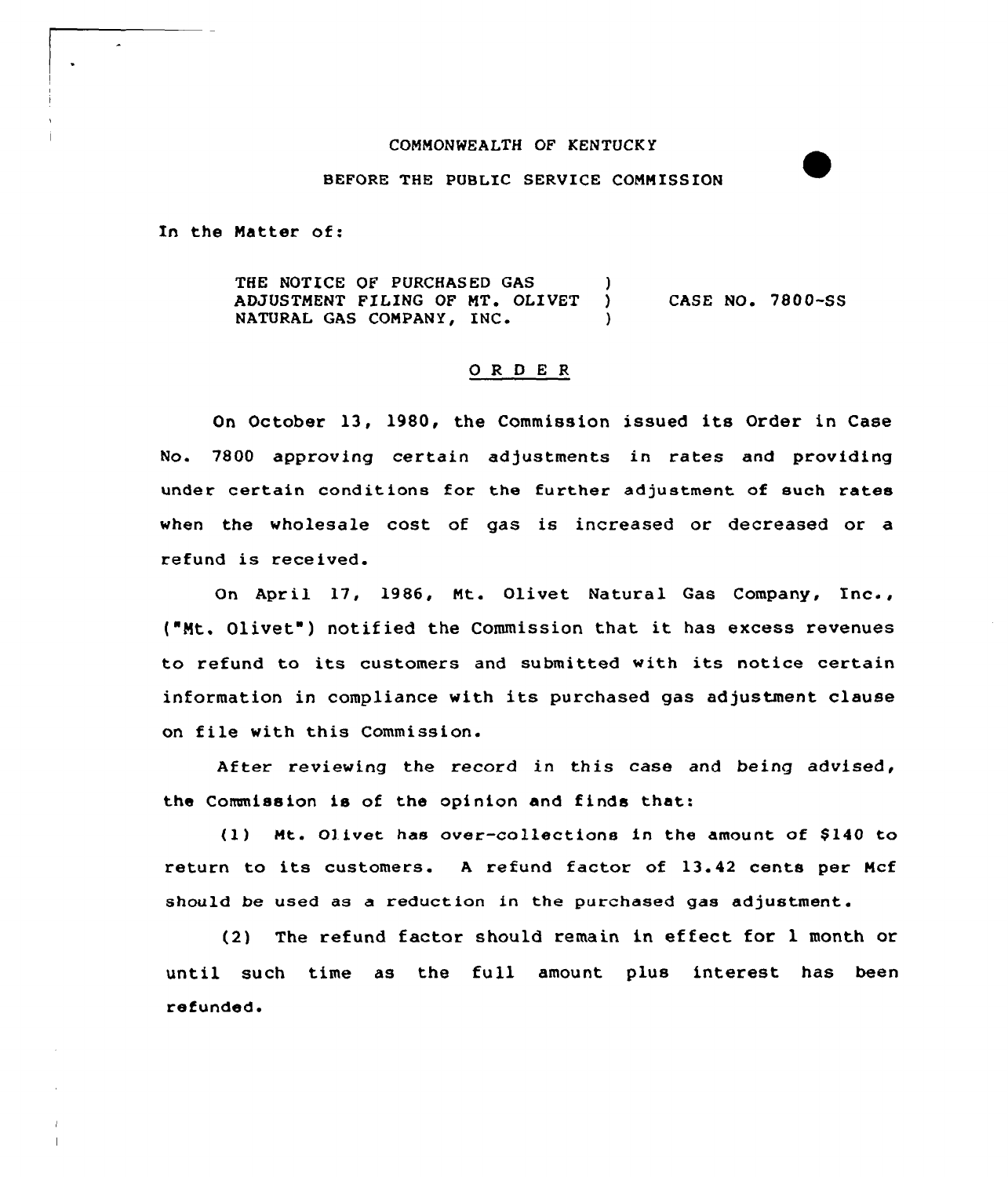(3) The refund should begin with meter readings taken on Nay 1, 1986, or as soon as practical thereafter.

(4) Nt. Olivet should refund the amount reported in its application plus interest at a rate equal to the average of the "3-Month Commercial Paper Rates" less 1/2 of <sup>1</sup> percent to cover the cost of refunding. These monthly rates are reported in the Federal Reserve Bulletin and the Federal Reserve Statistical Release.

IT IS THEREFORE ORDERED that:

(1) Nt. Olivet shall apply <sup>a</sup> refund factor in the amount of 13.42 cents per Ncf as a xeduction in the approved puxchased gas adjustment beginning with meter readings taken on May  $1, 1986,$ remaining in effect until the total amount refunded will, as nearly as possible, reflect the excess revenues collected plus interest.

(2) Within 30 days of the date of this Order Nt. Olivet shall file with this Commission its revised tariffs setting out the xefund factor authorized herein. All other rates and charges shall remain in full force and effect.

(3) Within 30 days of the date the refund factor is terminated, Mt. Olivet shall file with this Commission a summary statement showing a reconciliation of customer billings and the amount refunded.

 $-2-$